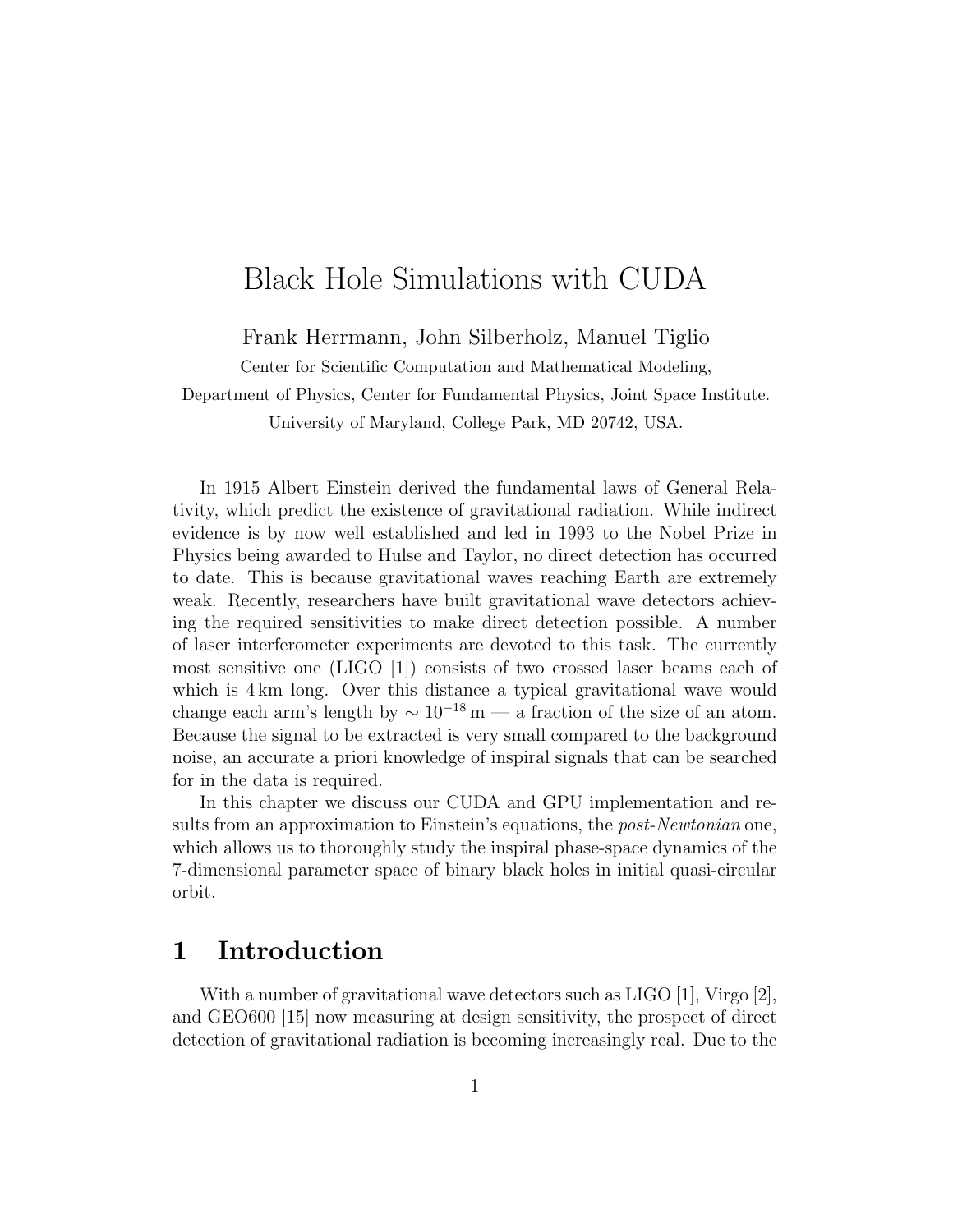low signal-to-noise ratio encountered at these detectors, researchers need to post-process the data, ideally searching for known signals that would indicate a source of gravitational radiation. One of the most likely sources of detection are stellar-mass binary black hole (BBH) systems. There is a definite need to understand as much as possible about these configurations.

Over recent years numerical solutions of General Relativity (GR) have reached the point were accurate and reliable calculations of the interactions of two black holes (BHs) over many orbits can be produced by a number of different groups (see  $[12, 4, 3]$  and references therein). These calculations require enormous computational effort, though, and the generation of a largescale bank of numerical templates that could be used by gravitational wave detectors is currently intractable. Numerical solutions to Einstein's equations require solving a coupled set of non-linear elliptic-hyperbolic partial differential equations in three spatial dimensions. A single right-hand-side call to advance in time just one point on the three-dimensional spatial grid requires around 13, 000 multiplications, 5, 400 additions, 3, 400 subtractions and 69 divisions, excluding derviative calculations. A single simulation can easily take more than 100, 000 CPU hours. These simulations are typically running on more than 1024 cores simultaneously so they can complete in a reasonable amount of time. Here we report on an approximation to GR, the so-called post-Newtonian expansion (PN), which — as explained in the next section — dramatically reduces the number of computational operations required. Furthermore, recent comparisons between gravitational waveforms obtained from full numerical relativity (that is, numerical solutions of the full Einstein equations) and PN approximations show good agreement until just a few orbits before the two black holes merge [5, 13, 8].

Because of these reasons, performing a large number of PN simulations of BBH systems with different initial configurations is of considerable interest, and the focus of our work described in this chapter.

## 2 The Post-Newtonian Approximation

The PN approximation leads to a system of coupled ordinary differential equations (ODEs) in time for the orbital frequency  $\omega$ , the unit orbital angular momentum vector  $\hat{\mathbf{L}}$  and the individual spin vectors  $\mathbf{S}_i$  for the two BHs. This expansion is valid as long as the two black holes are far separated and slowly moving along a quasi-circular inspiral trajectory. In total this is a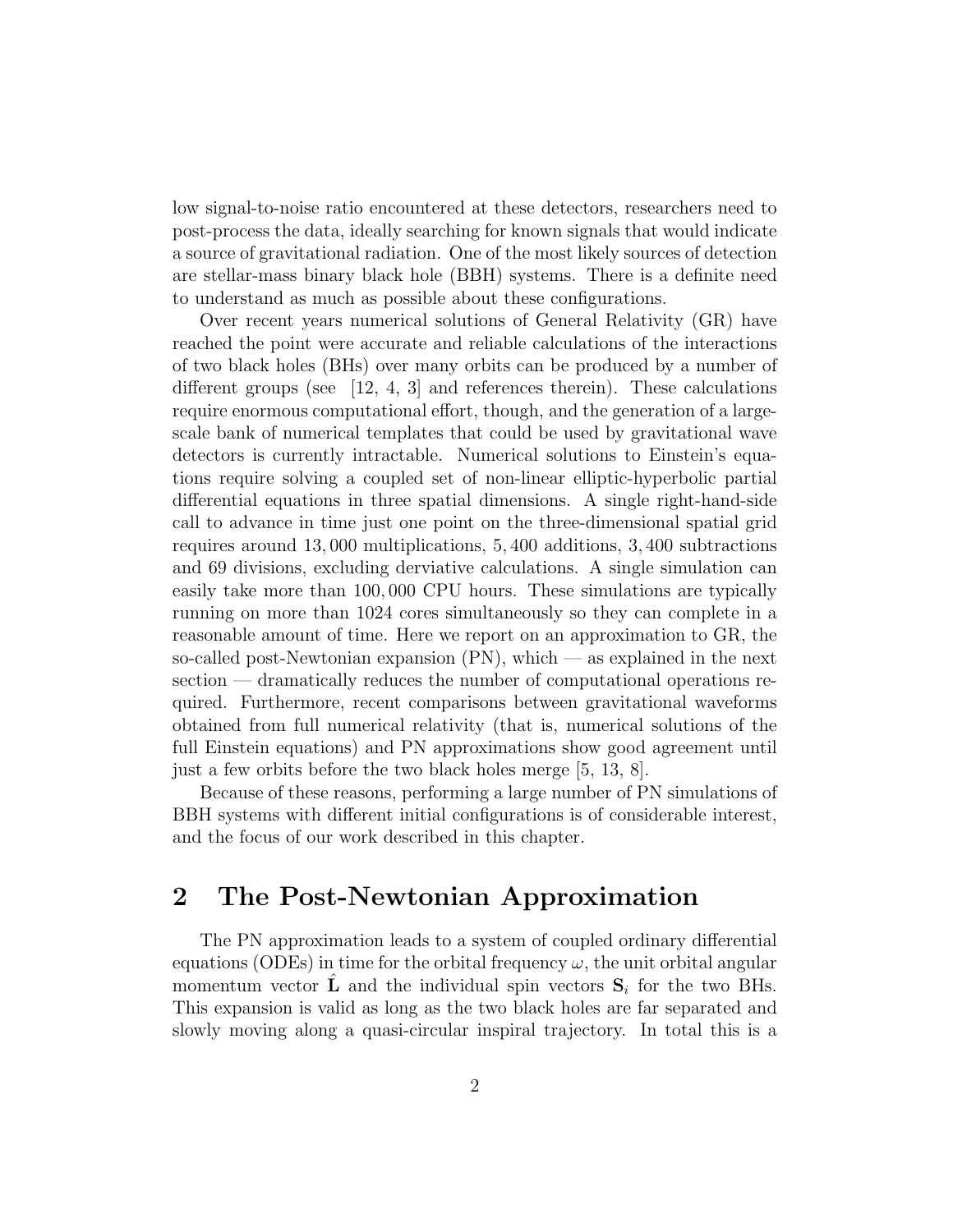7-dimensional problem as there are three degrees of freedom in each of the spin vectors and one degree of freedom in the mass ratio.

The specific PN expansion and equations that we use are those of Ref. [6] (with Erratum [7]); namely,

$$
\frac{d\omega}{dt} = \omega^2 \frac{96}{5} \eta (M\omega)^{5/3} \left\{ 1 - \frac{743 + 924\eta}{336} (M\omega)^{2/3} \right.\n- \left( \frac{1}{12} \sum_{i=1,2} \left( \chi_i \hat{\mathbf{L}} \cdot \hat{\mathbf{S}}_i \left( \frac{113m_i^2}{M^2} + 75\eta \right) \right) - 4\pi \right) M\omega \n+ \left( \frac{34103}{18144} + \frac{13661}{2016} \eta + \frac{59}{18} \eta^2 \right) (M\omega)^{4/3} \n- \frac{1}{48} \eta \chi_1 \chi_2 \left( 247 (\hat{\mathbf{S}}_1 \cdot \hat{\mathbf{S}}_2) - 721 (\hat{\mathbf{L}} \cdot \hat{\mathbf{S}}_1) (\hat{\mathbf{L}} \cdot \hat{\mathbf{S}}_2) \right) (M\omega)^{4/3} \n- \frac{1}{672} (4159 + 15876\eta) \pi (M\omega)^{5/3} + \left( \left( \frac{16447322263}{139708800} - \frac{1712}{105} \gamma_E + \frac{16}{3} \pi^2 \right) \right.\n+ \left( -\frac{273811877}{1088640} + \frac{451}{48} \pi^2 - \frac{88}{3} \hat{\theta} \eta \right) \eta \n+ \frac{541}{896} \eta^2 - \frac{5605}{2592} \eta^3 - \frac{856}{105} \log(16(M\omega)^{2/3}) \right) (M\omega)^2 \n+ \left( -\frac{4415}{4032} + \frac{358675}{6048} \eta + \frac{91495}{1512} \eta^2 \right) \pi (M\omega)^{7/3} \right\}
$$
\n(1)

$$
\frac{d\mathbf{S}_i}{dt} = \mathbf{\Omega}_i \times \mathbf{S}_i \tag{2}
$$

$$
\frac{d\hat{\mathbf{L}}}{dt} = -\frac{(M\omega)^{1/3}}{\eta M^2} \frac{d\mathbf{S}}{dt}
$$
\n(3)

where  $S = S_1 + S_2$ ,  $\gamma_E = 0.577...$  is Euler's constant,  $\hat{\theta} = 1039/4620$ ,  $M = m_1 + m_2$  is the total mass,  $\eta = m_1 m_2 / M^2$  the symmetric mass ratio, and the magnitude of the orbital angular momentum is  $|\mathbf{L}| = \eta M^{5/3} \omega^{-1/3}$ .

The evolution of the individual spin vectors  $S_i$  for the two BHs is described by a precession around  $\mathbf{\Omega}_i$ , Eq. (2), with

$$
\Omega_1 = \frac{(M\omega)^2}{2M} \left( \eta (M\omega)^{-1/3} (4 + 3\frac{m_2}{m_1}) \hat{\mathbf{L}} + 1/M^2 (\mathbf{S}_2 - 3(\mathbf{S}_2 \cdot \hat{\mathbf{L}})) \hat{\mathbf{L}}) \right), \quad (4)
$$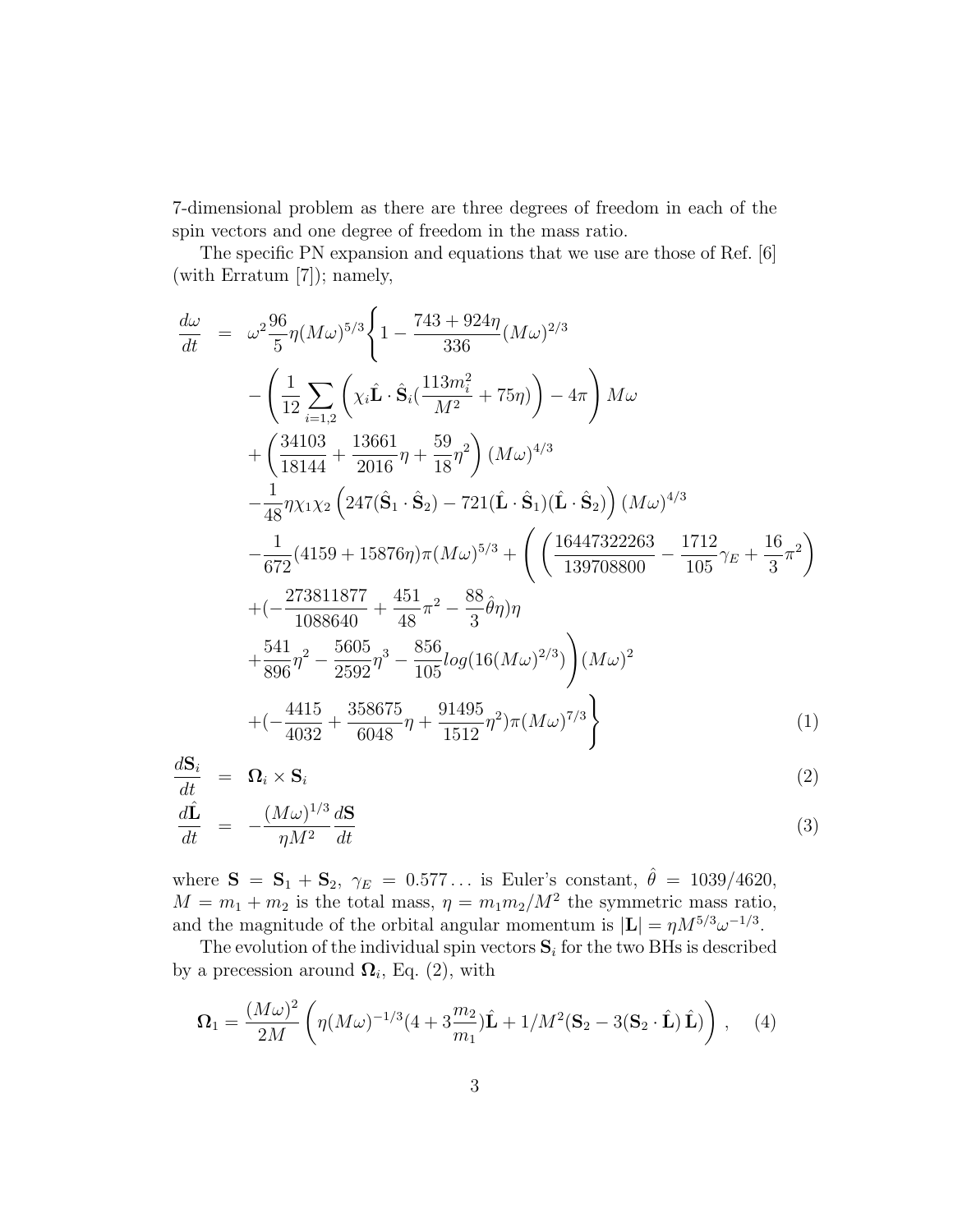and  $\Omega_2$  obtained by the exchange  $1 \leftrightarrow 2$ . The spin vectors  $S_i$  are related to the unit ones  $\hat{\mathbf{S}}_i$  via  $\mathbf{S}_i = \chi_i m_i^2 \hat{\mathbf{S}}_i$ , with  $\chi_i \in [0, 1]$  the dimensionless spin parameter of each black hole.

Given mass and spin parameters  $(m_1, m_2, \chi_1, \chi_2)$ , the above system of coupled ODEs is evolved from an initial frequency  $\omega_0$  to a final one  $\omega_f$ . We typically choose  $\omega_0$  corresponding to an initial separation of  $r \approx 40M$  and  $\omega_f = 0.05$ , which is a conservative estimate of where the PN equations still hold [5, 13].

#### 3 Numerical Algorithm

The ODEs are integrated in time using Dormand-Prince's method [10]. This ODE integrator uses an adaptive time step h to keep the solution error below a given threshold. Starting from time  $t$ , the time integrator updates the state to  $t + h$ . It computes an approximation to the solution at six intermediate times between t and  $t+h$  (referred to as k1 to k6 below) and then computes  $4^{th}$ -order and  $5^{th}$ -order accurate solutions at  $t + h$  (here denoted y4 and y5). This requires six right-hand-side calls, i.e. six evaluations of the right-hand-sides of Eqs.  $(1,2,3)$ . The difference between these solutions is used to estimate the error of  $y4$  and adapt h if the error is below some specified tolerance. In our simulations we typically set the tolerance to be  $5 \times 10^{-7}$  (i.e. roughly at the level of single-precision accuracy) and start with an adaptive time step of size  $h = 10M$ . The time step does not change during most of the inspiral. This is crucial for our GPU implementation, because — as discussed later in the chapter — it minimizes thread divergences when multiple inspirals are performed in parallel.

## 4 GPU implementation

Each ODE integration described above cannot be easily parallelized, because the solution at each time step (even for the intermediate k1 to k6 values) depends on the previous one. However, if one wants to study an ensemble of BBH inspiral dynamics (for example in a phase-space study) then a trivial parallelization is available by just performing many inspirals simultaneously.

Fig. 1 shows a CUDA pseudo-code description of our implementation.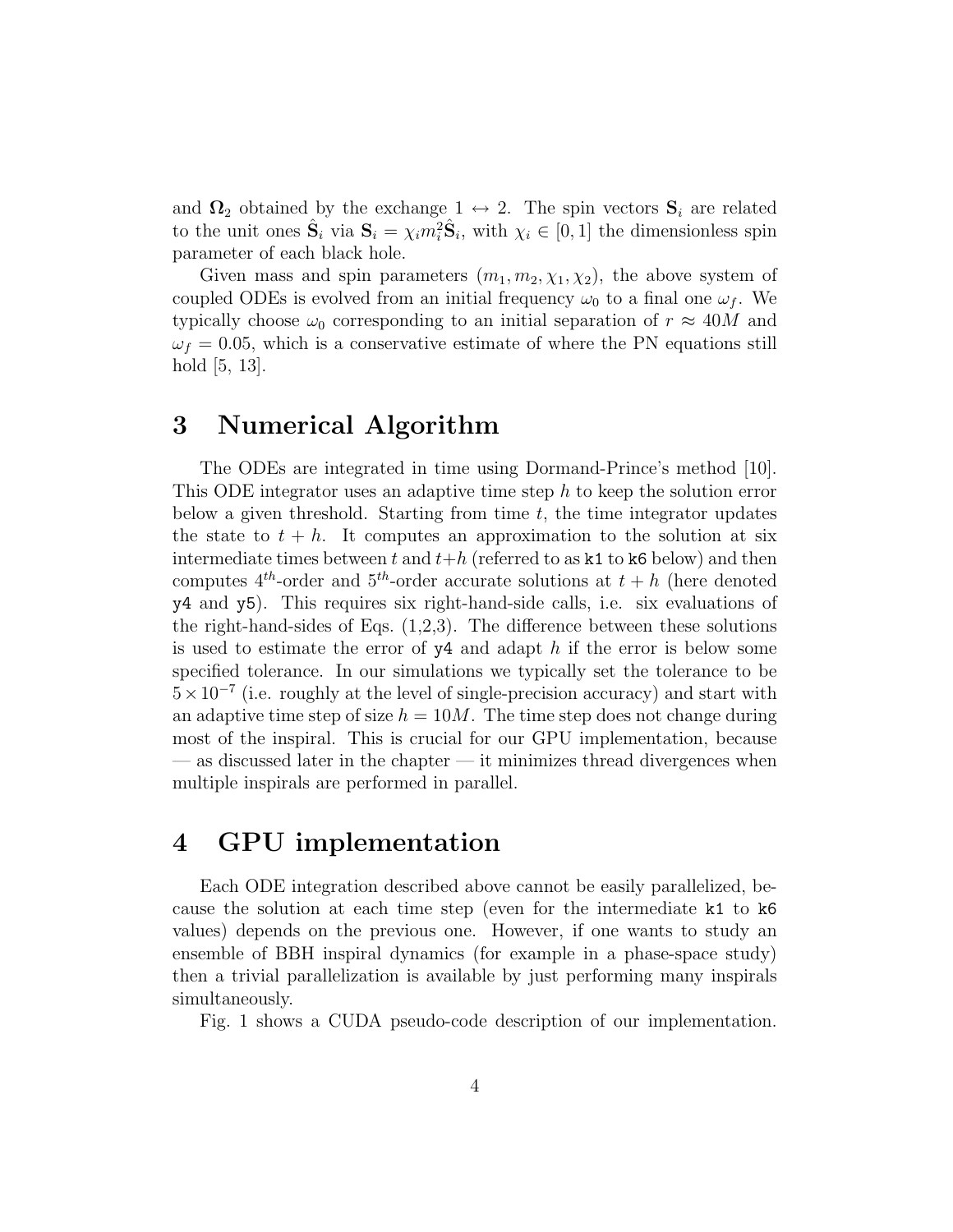```
// compute right hand side (rhs) of ODE
\text{L-global}_- void ode_rhs(state)
// integrate the ODEs
void integrate (initial_state_and_params) {
  allocate_gpu_storage(\ldots);while ( all\_omega > all\_omega <sub>g</sub>)]ode\_rhs \lllt; nBlocks\_rhs, nThreads \gggt; ((...);checkCUDAError ("first ode_rhs call");
     \text{interm1} \ll \ll \text{nBlocks} interm, nThreads > > > (... );
      \ldots // more intermediate values and rhs calls
     adjust \text{-}times \text{ }eps \text{ } (\dots);}
  transfer\_from\_gpu\_to\_host ( \dots );
}
```
Figure 1: Pseudocode describing the parallel ODE integration. The time integration is performed on the CPU with kernels performing the inspirals called on the GPU as described in the text.

The right-hand side (RHS) expressions of Eqs.  $(1)$ ,  $(2)$  and  $(3)$  are implemented in the ode rhs function on the GPU. The ODE integration is performed on the CPU. First, gpu storage is allocated in allocate\_gpu\_storage. Then the initial state data (i.e.  $\omega$ ,  $\mathbf{S}_i$  for the two BHs, and the unit orbital angular momentum vector  $\hat{\mathbf{L}}$  is set. In the evolution loop the RHS is called and the different intermediate values  $k1$  to  $k6$  are computed in interm<sub>1</sub>, etc. Next, for each inspiral the timestep h is adjusted separately, i.e. h is a vector with entries for each parallel inspiral. Finally the loop is terminated once all  $\omega$  have reached the final value  $\omega_f$  to a given precision. At the end the data is copied back from the GPU to the CPU. During each timestep a memory copy from the GPU to the CPU is needed to check if all simulations are done. In the profiling Section 5 below we will see that no significant amount of time is spent in this copying.

Unfortunately, BBH systems interact differently based on their initial state, which describes their relative masses and the orientations of their spins. In particular this will lead to thread-divergence of the different inspirals. This could potentially be a very serious problem as time-steps are adjusted in different manners and the load/store patterns of the different threads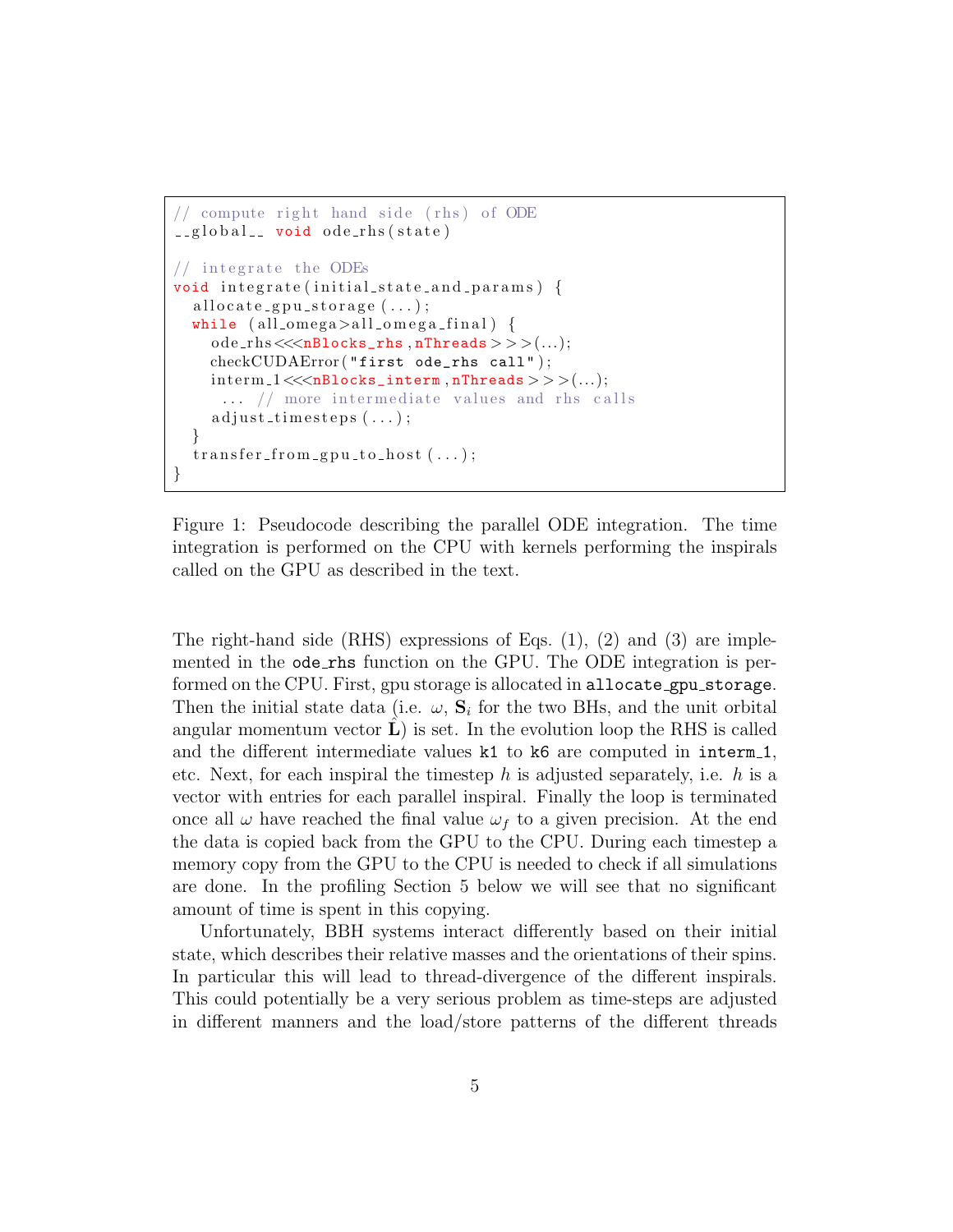running in parallel changes. In our simulations we have found, however, that the divergence in the threads only appears towards the very end of the inspirals as only then are the time-steps adjusted in a dynamic manner, typically resulting in a runtime difference of at most 10% from just running many copies of the same inspiral. This simplifies the problem significantly, as we do not have to handle thread divergence.

GPUs today provide the most impressive speed-ups over CPUs for singleprecision computations. By comparing single-precision and double-precision CPU results on a number of inspiral configurations we have verified singleprecision is sufficient for our problem, yielding a maximum error of just over 5% for any final parameter after the simulation, sufficient for our studies.

## 5 Performance Results

We now evaluate the performance advantages GPUs deliver in our application. We executed our code on a single core of a quad-core Intel Xeon E5410 CPU running at 2.33 GHz, which is rated at around 5 GFlops in doubleprecision. Note that since the problem is embarrassingly parallel the CPU would be able to provide excellent scaling over its 4 cores. We integrated one of our test inspirals 100 times serially and found that we could achieve around 0.057 inspirals per millisecond (ms) on a single core — which we will use for our performance comparison.

For comparison, each of the four GPUs on a high-end unit (the NVIDIA Tesla S1070) is currently rated at 1035 GFlops in single-precision, delivering a theoretical performance advantage of about a factor 200 over the single-core CPU. We ran our test setup on a single GPU, spawning a large number N of simultaneous inspirals in parallel. Fig. 2(a) shows results for the performance of the GPU card. As we increase the number of simultaneously scheduled inspirals N the speed levels off at about 2.7 inspirals/ms. The GPU has 240 processors that work in parallel, but the runtime CUDA scheduler has to be able to keep these 240 processors working simultaneously by switching out threads that would pause while waiting for a memory access to complete. This is the reason why the performance still rises even after  $N = 10,000$ , as the runtime has a better chance of squeezing the optimal performance out of the card by interleaving different inspirals without having to wait for costly memory transfers. Fig. 2(b) shows more detailed profiling information. Listed is the time spent on different routines for one of our simulations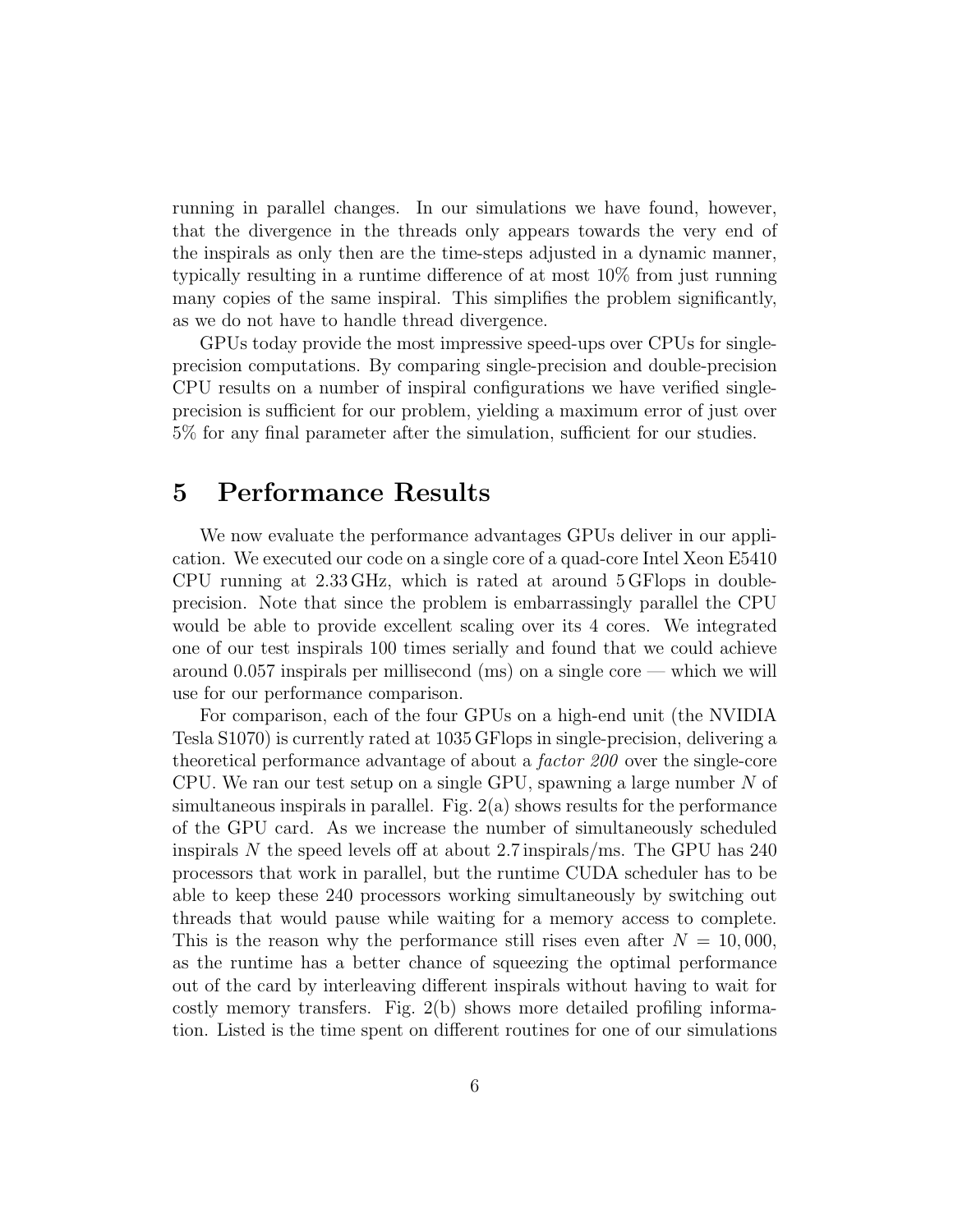

Figure 2: Performance of the GPU. Fig. (a) shows scaling as we increase the number of inspirals  $N$  simultaneously scheduled on the GPU. Fig. (b) shows profiling results — right-hand-side (RHS) computations dominate, as expected.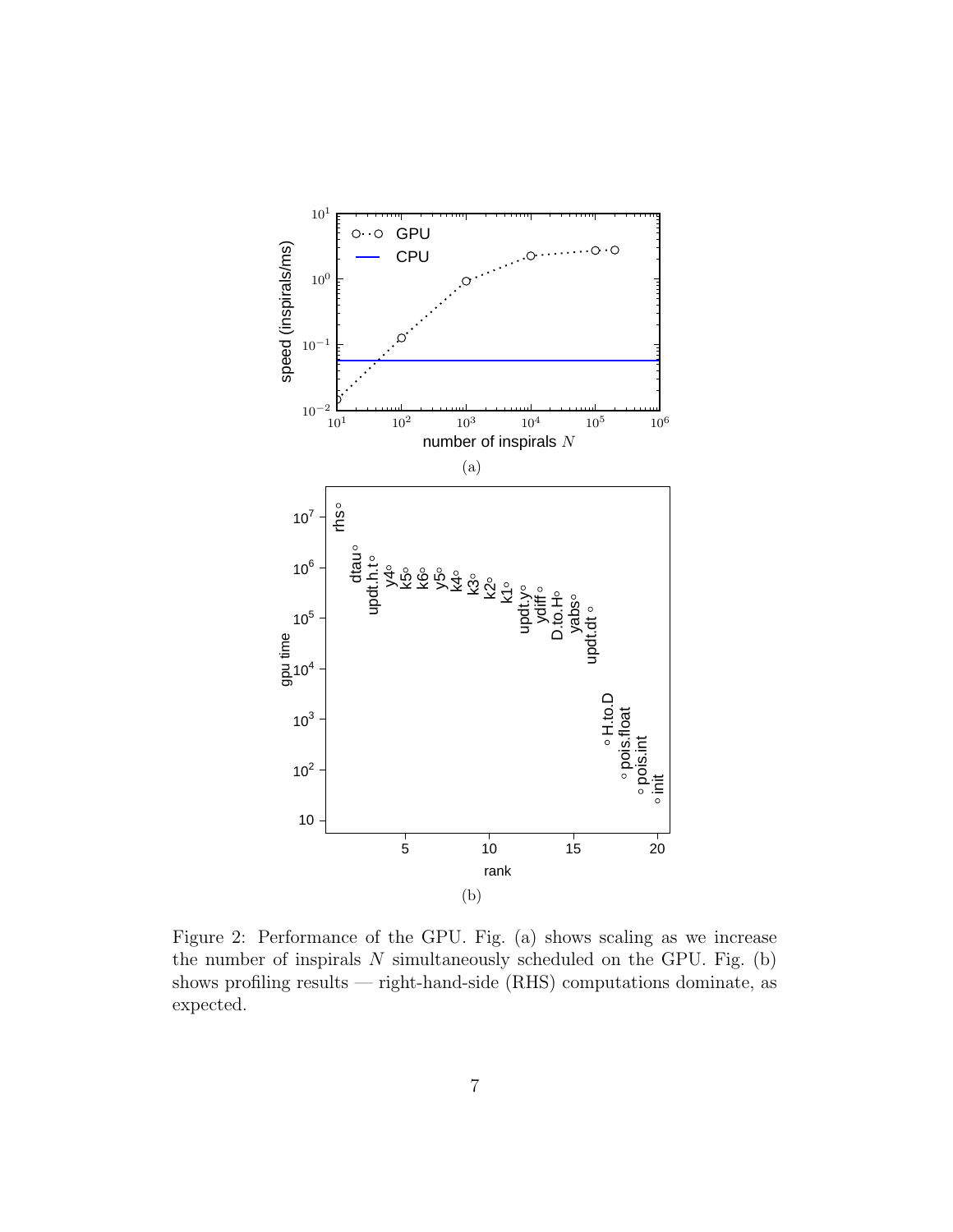run with  $N = 50,000$ ; note the log-scale. The right-hand-side (RHS) computations dominate, as expected from the arithmetic intensity of Eqs.  $(1), (2)$ and (3). The next most expensive routines relate to the time update step. The y4 and y5 are the routines performing the estimation updates from the ODE integrator mentioned in Sec. 3, the k1 to k6 are the routines for the intermediate computations, while D.to.H and H.to.D refer to device-to-host and host-to-device memcopy operations. Finally, pois.float, pois.int and init are all initialization steps, which are only run once.

We performed this study using block sizes of 256 threads. We found similar behavior with 128-thread blocks. Based on this data, we achieve a speed-up of about a factor 50. While this comparison is slightly unfair to the CPU because we only use a single core and double-precision on the CPU, there is no doubt that the performance gains are very significant. Note also that for this test problem we integrated the exact same problem in all cases. This means that the individual threads run in perfect lock-step, the best possible case for the GPU. As mentioned above, we typically see differences of about 10% in the runtime of different inspirals, and this would result in a slight inefficiency on the GPU as some of the threads in a block may finish before others.

#### 6 GPU Supercomputing Clusters

To further speed our computations, we used the NCSA Lincoln cluster, which is a cluster of 96 NVIDIA Tesla S1070 units connected to 192 8-core Dell PowerEdge 1950 servers (each scalar unit allows access to two GPUs). To perform these computations, we used Message Passing Interface (MPI), designating one node as a lead node that delegates tasks to others and keeps track of the progress of the overall job. We subdivided each large computation into a set of smaller jobs, which were completed by individual GPUs. To limit network communication overhead, we sent only basic information about the jobs to the nodes performing the computation, and they calculated the parameters for each of the runs and then performed the computations. On completion of a job, the resulting datafile (stored in a binary format to conserve space) was stored on tape storage provided by the cluster. Throughout the course of the run, we would copy files from that storage to a local hard drive so we had all the files stored locally by the end of the computation.

Several robustness measures were necessary to successfully complete the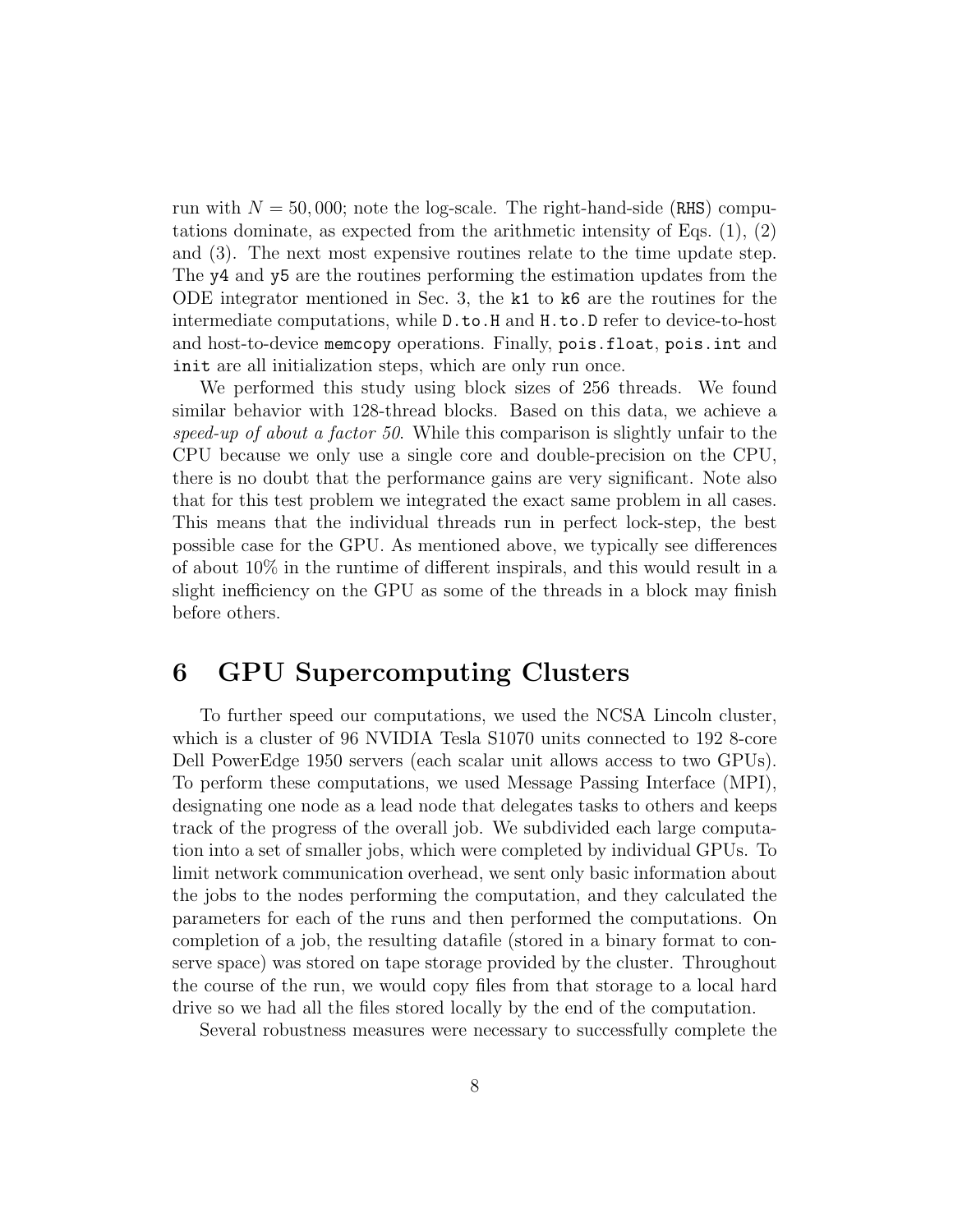computation and transfer of the resulting data. Occasionally a node would never complete a job, blocking completion of the overall computation. To prevent this, we had the lead node reassign abnormally long-running jobs. Further, in our real-time data transfer system, it was sometimes difficult to determine if a file on the tape storage represented a partially or fully transferred datafile. To ensure we only copied complete datafiles to our local hard drive, we added an indicator file to the tape storage to mark that a file had been fully transferred. Last, sometimes our transfers from the tape storage to our local hard drive — using high performance enabled secure copy  $(HPN SCP)$  — only partially completed. We validated the copies by comparing the hash values of the datafiles on the tape storage to those on the local hard drive.

By using a GPU supercomputing cluster, we were able to significantly speed our investigation on the phase space of a binary black hole system.

#### 7 Statistical Results for Black Hole Inspirals

As described in [14], we can gain significant insight into the interactions of BBH systems through a systematic sampling and evolution of the parameter space of initial configurations. In particular, in a recent statistical study [11], through a principal component analysis of our simulation results we found quantities which are nearly conserved, both in a statistical sense with respect to parameter variation and as functions of time. Figure 3 shows the variance  $\sigma^2$  with respect to changes in the initial black hole spin orientations for one such quantity,

$$
\Delta \mathcal{E}_2^{\text{SO}} = \hat{V}_2^1 \Delta \left( \hat{\mathbf{S}}_1 \cdot \hat{\mathbf{L}} \right) + \hat{V}_2^2 \Delta \left( \hat{\mathbf{S}}_2 \cdot \hat{\mathbf{L}} \right) . \tag{5}
$$

In the previous expression the superscript SO stands for *spin-orbit* interactions,  $\Delta$  denotes the difference between final and initial quantities, and  $\hat{V}^i_2$  $(i = 1, 2)$  are the components of the normalized eigenvector of the covariance matrix associated with  $\Delta(\hat{S}_1 \cdot \hat{L})$  and  $\Delta(\hat{S}_2 \cdot \hat{L})$ . These components, as well as the variance of  $\Delta \mathcal{E}_2^{\text{SO}}$ , depend on the black hole masses  $m_i$  and spin magnitudes  $\chi_i$  ( $i = 1, 2$ ). In Figure 3 we show the dependence of the variance on these parameters. The range of  $\sigma^2 \sim 2 \times 10^{-4} - 10^{-9}$  gives an indication of how narrowly peaked the probability distribution for this quantity is or,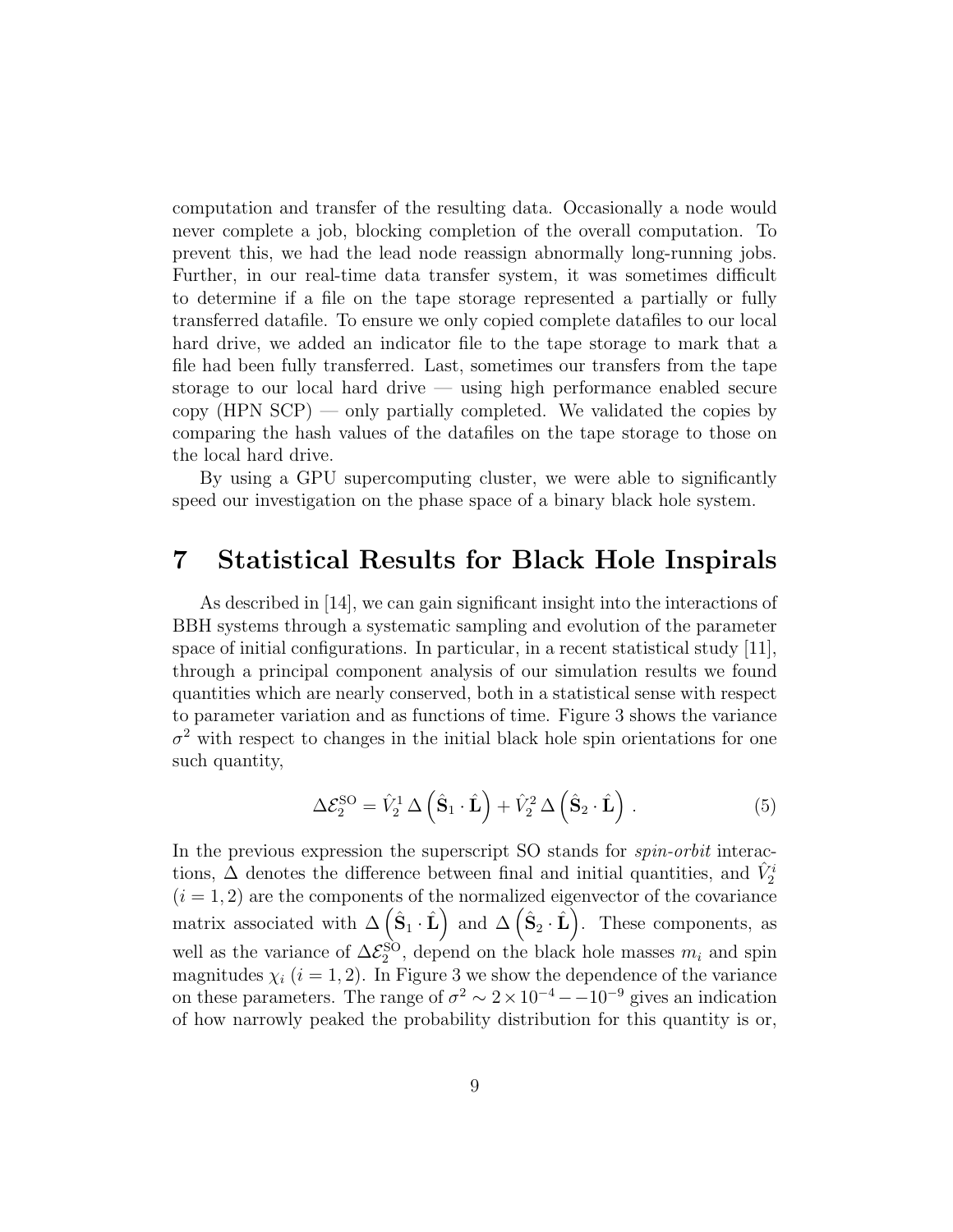

Figure 3: Variance of the principal component in Eq. (5) as a function of the black holes spin magnitudes  $\chi_i$  (i = 1, 2) and one of the black hole masses,  $m_1$  (the total mass was set to  $M = m_1 + m_2 = 1$ ).

in other words, how well it is conserved with respect to variations in initial spin orientations for different masses and spin magnitudes.

# 8 Conclusion

In this chapter, we have shown that CUDA and GPUs are well suited for the exploration of the binary black hole system parameter space in the post-Newtonian approximation, enabling significant insights into the binary black hole inspiral phase space. Looking to the future, GPU computing and CUDA have the potential to make a significant impact in the quest for direct measurement of gravitational radiation.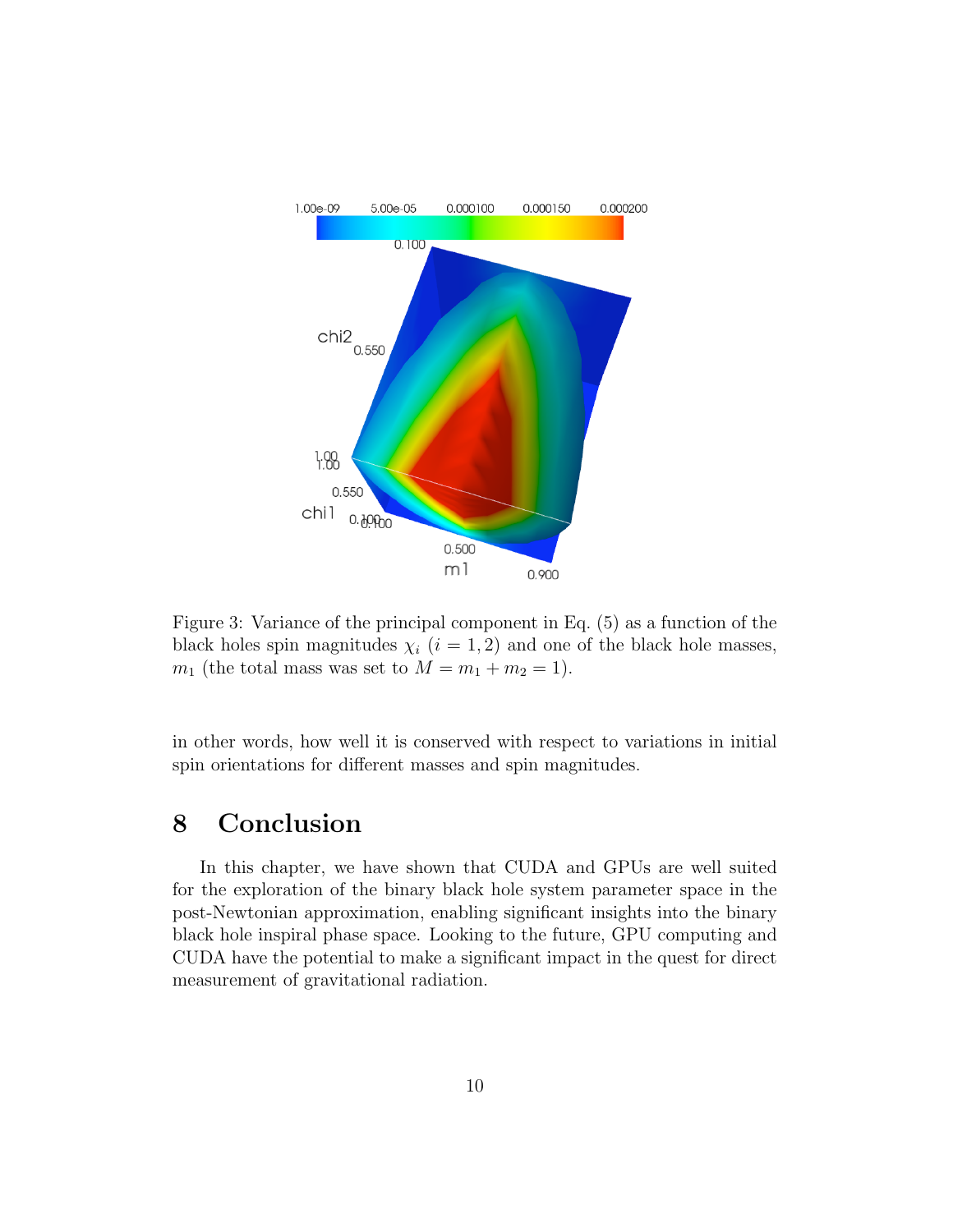#### 9 Acknowledgments

This work has been supported by NSF Grant PHY0908457 to the University of Maryland and NVIDIA Corporation through a Professor Partnership award. The simulations were carried out at the Teragrid under allocation TG-PHY090080 with some of them using GPUs on the Lincoln cluster.

#### References

- [1] B Abbott et al. LIGO: The Laser Interferometer Gravitational-Wave Observatory. 2007.
- [2] F. Acernese et al. Status of Virgo. Class. Quant. Grav., 25:114045, 2008.
- [3] Benjamin Aylott et al. Status of NINJA: the Numerical INJection Analysis project. Class. Quant. Grav., 26:114008, 2009.
- [4] Benjamin Aylott et al. Testing gravitational-wave searches with numerical relativity waveforms: Results from the first Numerical INJection Analysis (NINJA) project. Class. Quant. Grav., 26:165008, 2009.
- [5] M. Boyle, A. Buonanno, L. E. Kidder, A. H. Mroue, Y. Pan, H. P. Pfeiffer, and M. A. Scheel. High-accuracy numerical simulation of black-hole binaries: Computation of the gravitational-wave energy flux and comparisons with post-Newtonian approximants. Phys. Rev. D, 78:104020, 2008.
- [6] Alessandra Buonanno, Yan-bei Chen, and Michele Vallisneri. Detecting gravitational waves from precessing binaries of spinning compact objects: Adiabatic limit. Phys. Rev., D67:104025, 2003.
- [7] Alessandra Buonanno, Yan-bei Chen, and Michele Vallisneri. Erratum: Detecting gravitational waves from precessing binaries of spinning compact objects: Adiabatic limit. Phys. Rev., D74:029905, 2006.
- [8] Manuela Campanelli, Carlos O. Lousto, Hiroyuki Nakano, and Yosef Zlochower. Comparison of Numerical and Post-Newtonian Waveforms for Generic Precessing Black-Hole Binaries. Phys. Rev., D79:084010, 2009.